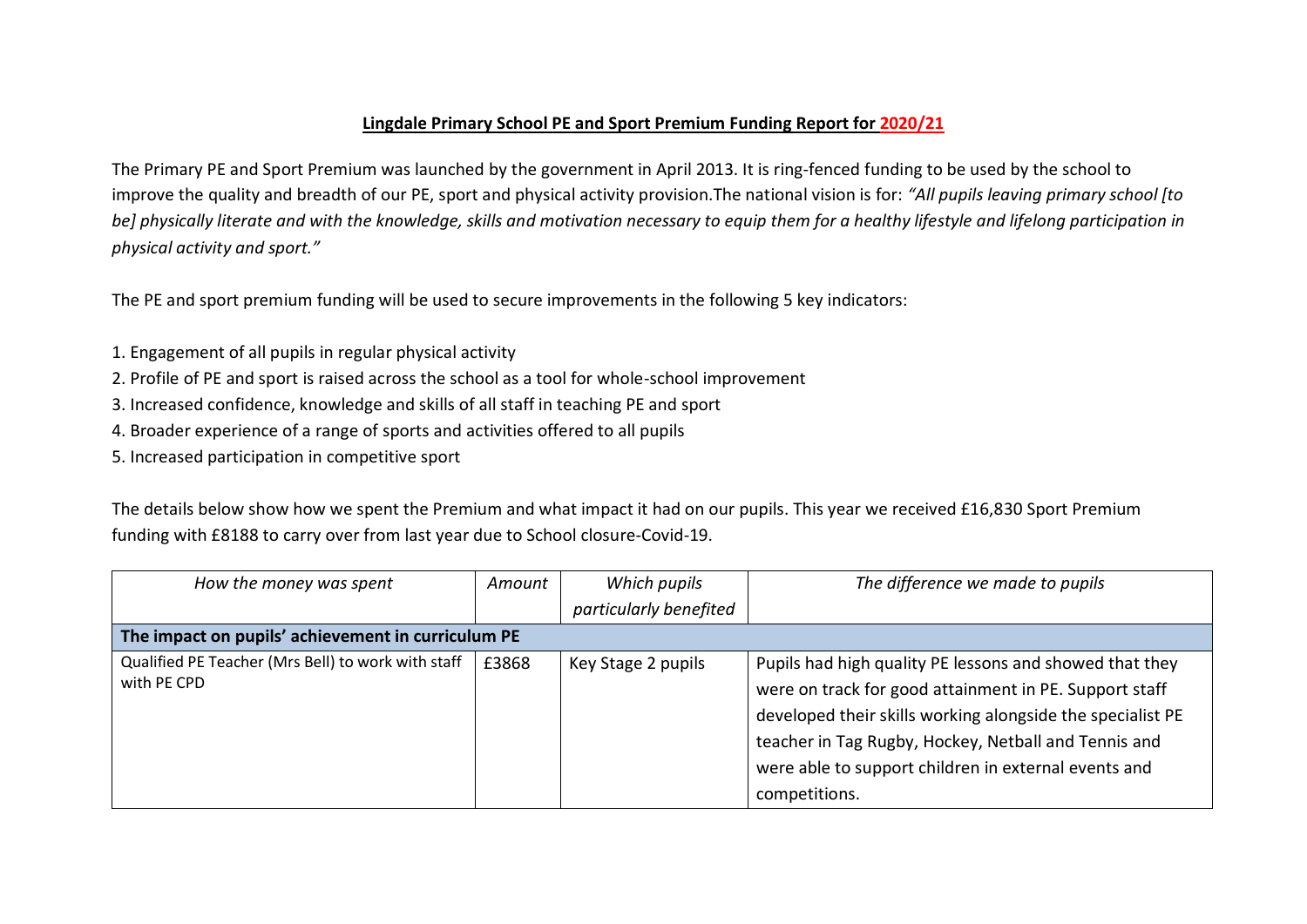| Purchase of new high quality sports<br>equipment and clothing                                                                                                                               | £632   | All pupils   | PE teaching and learning opportunities maximised through<br>the provision of high quality resources. Children are<br>appropriately dressed to participate in physical activity, PE<br>and school sport safely. We also spent £200 of this budget<br>on PE tops/plimsolls for every child.                                                                                    |  |  |
|---------------------------------------------------------------------------------------------------------------------------------------------------------------------------------------------|--------|--------------|------------------------------------------------------------------------------------------------------------------------------------------------------------------------------------------------------------------------------------------------------------------------------------------------------------------------------------------------------------------------------|--|--|
| The impact on pupils participation and success in school sport (including competitive school sport)                                                                                         |        |              |                                                                                                                                                                                                                                                                                                                                                                              |  |  |
| To be part of, and support, our local School<br>Sports Partnership.<br>(planned but may be restricted due to covid<br>19)<br>The impact on pupils' engagement in healthy, active lifestyles | £3000  | Whole School | All pupils have the opportunity to participate in SSP<br>events, festivals and competitions. School has access to<br>high quality sports teachers and coaches to enhance PE<br>provision, intra-school events for pupils and provide CPD<br>for staff. Some restrictions were in place due to closures<br>and covid but internal and online competitions were still<br>held. |  |  |
| To purchase sovereign trim trail to support<br>children in physical activity in KS1/2                                                                                                       | £10000 | KS1 and KS2  | Enhanced provision to allow children opportunities to be<br>physically active - climbing, balancing etc.                                                                                                                                                                                                                                                                     |  |  |
| After School Multi Sport Club                                                                                                                                                               | £3024  | All pupils   | More opportunities for pupils to access and engage in a<br>range of physical activities with the aim of motivating<br>every child to adopt a healthy lifestyle for life (after school)                                                                                                                                                                                       |  |  |
| As a result of the above, the impact on pupils' engagement and achievement in school as a whole                                                                                             |        |              |                                                                                                                                                                                                                                                                                                                                                                              |  |  |
| All pupils engage in PE lessons that are high quality and a wider range of activities has been provided to allow all pupils to achieve. Standards in                                        |        |              |                                                                                                                                                                                                                                                                                                                                                                              |  |  |
| teaching has improved which has led to higher engagement of pupils within the PE curriculum and also inspired more pupils to engage in after                                                |        |              |                                                                                                                                                                                                                                                                                                                                                                              |  |  |
| school clubs. There has also been an increase with the participation rates of our pupils in physical activity. This has led to higher attainment in                                         |        |              |                                                                                                                                                                                                                                                                                                                                                                              |  |  |